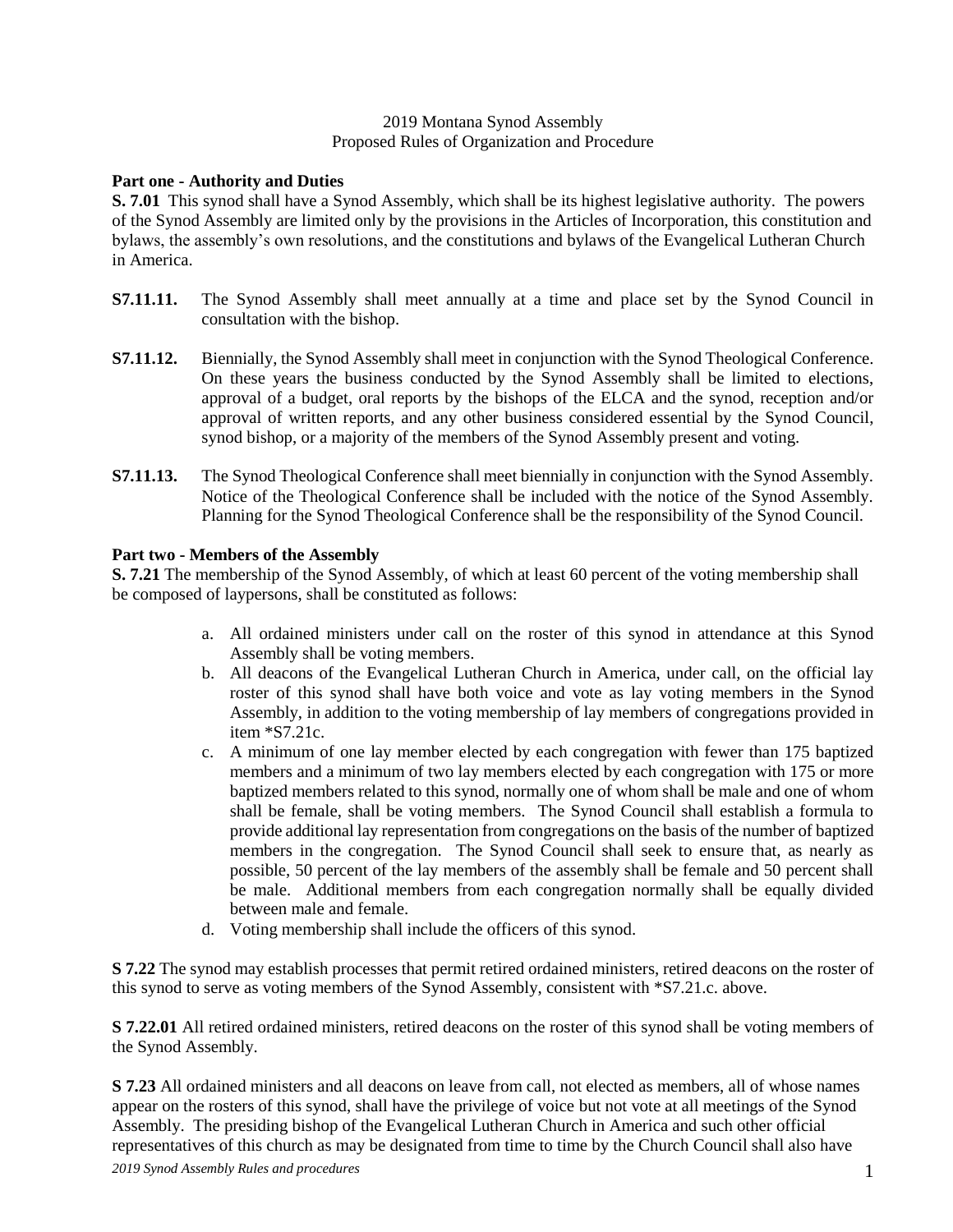voice but not vote in the meetings of the Synod Assembly. Like privileges shall be accorded to those additional persons whom the Synod Assembly or the Synod Council shall from time to time designate.

**S 7.26** This synod may establish processes through the Synod Council that permit representatives of mission settings formed with the intent of becoming chartered congregations and authorized worshiping communities of the synod, which have been authorized under ELCA bylaw 10.02.03., to serve as voting members of the Synod Assembly, consistent with \*S7.21. Authorized worshiping communities, acknowledged under criteria, policies, and procedures approved by the Church Council of the Evangelical Lutheran Church in America, shall accept and adhere to the Confession of Faith and Statement of Purpose of this church, shall be served by leadership under the criteria of this church, and shall be subject to the discipline of this church.

**S 7.27** Duly elected voting members of the Synod Council who are not otherwise voting members of the Synod Assembly under \*S7.21. shall be granted the privilege of both voice and vote as members of the Synod Assembly.

# **Credentials**

The Credentials Committee shall report at the beginning of each plenary session. NOTE: This rule is needed so that the voting member count can be used for the determination of the maximum number of voting members who are eligible to vote. This is especially important when votes have to be counted.

Votes for a majority or a 2/3rds majority shall be based on the number of legal votes cast of those who are eligible to vote. NOTE: the number of legal votes cast cannot exceed the number of voting members reported by the Credentials Committee.

Voting members who wish to address the assembly must wear a badge to gain access to a microphone and shall introduce themselves every time they speak with a statement identical to, or similar with, the following:

"NAME, voting member from Lutheran Church of ..." NOTE: unless permitted by the chair, only voting members will be granted speaking privileges at the assembly. Obviously, only voting members will be granted voting privileges. The Constitution for the Montana Synod (S7.27) permits members of the Synod Council, who are not otherwise voting members of the Synod Assembly, to be granted the privilege of both voice and vote as members of the Synod Assembly.

## **Seating**

Only voting members with proper identification will be allowed to sit at the assembly tables. Visitors will be welcome to sit at the back and on the sides.

## **Part three - Procedure**

*Parliamentary Procedure*

**S 7.32** The Synod Assembly shall use parliamentary procedures in accordance with *Robert's Rules of Order*, latest edition, unless otherwise ordered by the assembly.

(Note: the 10th edition of *Robert's Rules of Order Newly Revised*, is, therefore, the governing parliamentary law of this church, except as otherwise provided).

No motion shall be out of order because of conflict with federal, state, or local constitutions or laws.

## *Proxy and Absentee Voting*

**S 7.31** Proxy and absentee voting shall not be permitted at a Synod Assembly.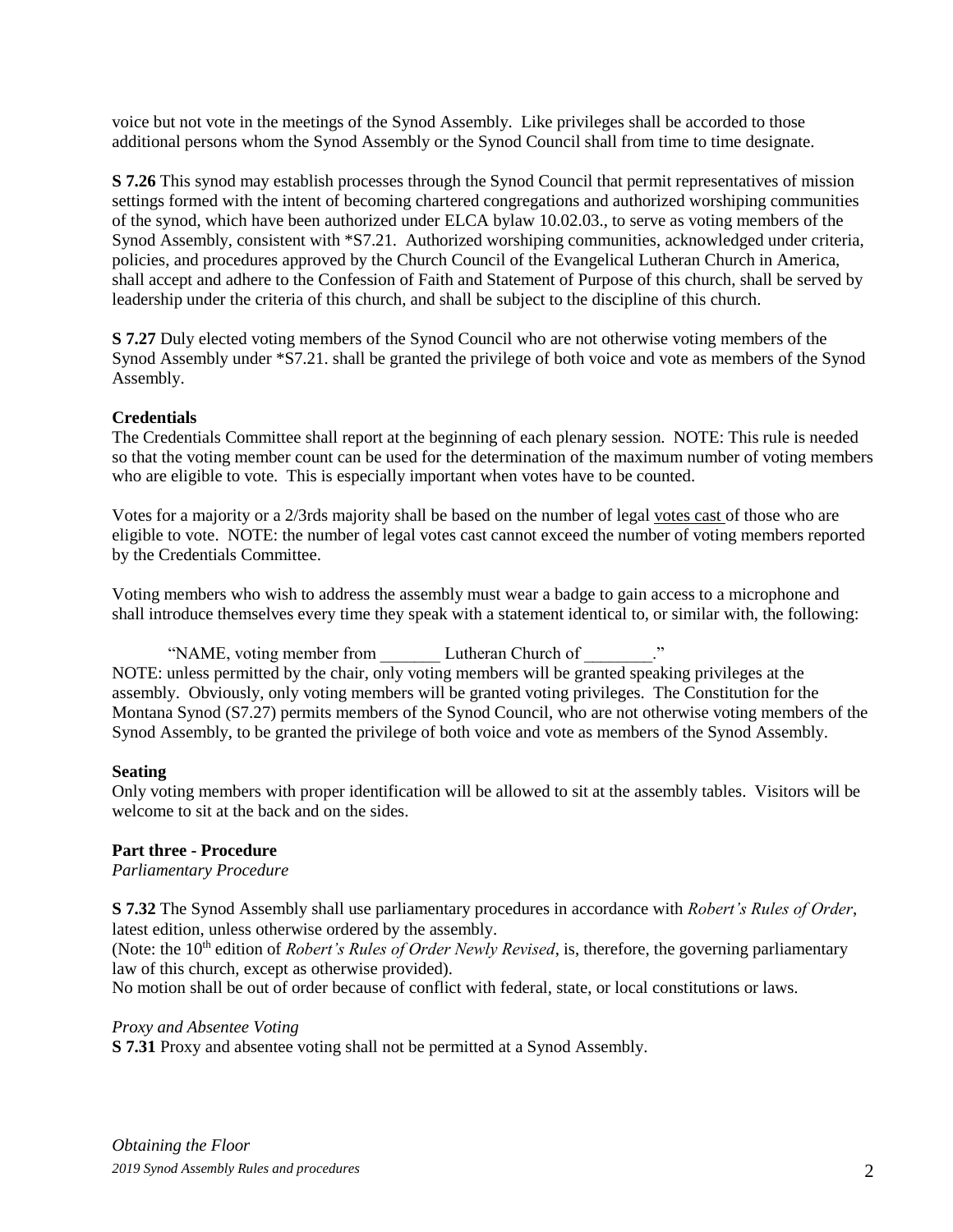In plenary sessions of the Synod Assembly, the voting members, including the *ex officio* members, have prior right to obtain the floor, unless the chair determines that it is in the best interests of the assembly to call upon an advisory member, a resource member, or another individual with voice.

### *Speeches*

Unless otherwise determined by a majority vote of the assembly, all speeches during discussion shall be limited to three minutes. A signal shall be given one minute before the speaker's time ends. A second signal shall be given one minute later, and the speaker shall then sit down.

#### *Alternating Speeches*

Insofar as is possible during discussion, a speaker on one side of the question shall be followed by a speaker on the other side.

To facilitate alternating speeches, assembly members awaiting recognition at the floor microphones shall approach the appropriate microphone marked and color-coded for, against, undecided.

#### *Purpose and Use of 'White Card'*

A white card, provided in the registration packet of voting members, is to be used to identify a member who wishes to offer an amendment to the pending matter, or some other motion that would be in order. White cards can also be used at the third mic, to make a comment or ask a question not for or against.

#### *Suspending or Revising the Rules*

After the adoption of the Rules of Organization and Procedure and any amendments thereto offered prior to the adoption of the Rules, any further amendment to, revision in, or suspension of, the Rules shall always require for adoption a two-thirds vote of the members present and voting.

#### *Moving the Previous Question*

A member who has spoken on the pending question(s) may not move the previous question(s).

#### *Applause*

In the give-and-take of debate on issues before the Synod Assembly, members of the assembly and visitors shall refrain from applause.

#### *Departing from Agenda*

With consent of a majority of the voting members, the chair shall have the authority to call items of business before the assembly in whatever order he or she considers most expedient for the conduct of the assembly's business.

A motion to alter the agenda shall require for adoption a two-thirds vote of the voting members present and voting.

### *Unfinished Business*

Upon adjournment of the Synod- Assembly all remaining unfinished items of business shall be referred to the Synod Council of the Montana Synod.

### **Part four - Resolutions and Memorials**

Resolutions submitted by the April 15th deadline will be considered by the Resolutions Committee and presented to the Synod Assembly, if appropriate. Other resolutions will be dealt with as time permits.

#### *Regarding communication with Churchwide*

The Montana Synod Assembly may only address the ELCA Churchwide Assembly by means of a **memorial**. References: ELCA Constitution 12.11.c and ELCA Bylaw 12.51.21. This bylaw states that a Memorials Committee shall review memorials from synodical assemblies and make appropriate recommendations for assembly action.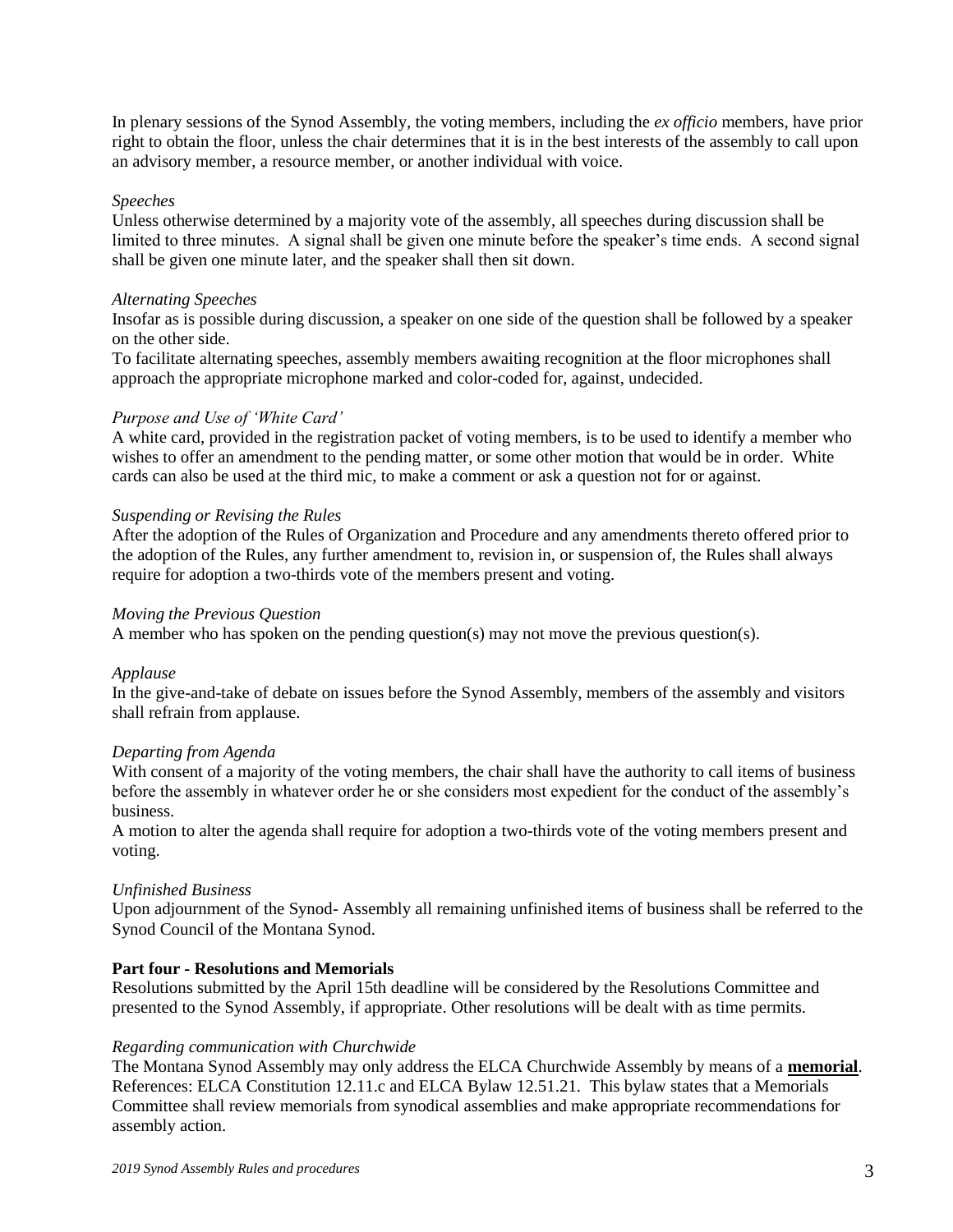The Montana Synod Council may only address the ELCA Church Council by means of a **resolution**. ELCA Bylaws 14.21.11 and 14 pertain to resolutions sent to the Church Council (which involves a report to the Churchwide Assembly). ELCA Bylaw 14.41.11 pertains to resolutions sent to the Executive Committee of the Church Council with referral to, and additional action to be taken by, the appropriate churchwide unit.

The memorial route is the most direct route to the churchwide assembly, but, at the same time, it is perhaps the least effective route. The churchwide Memorials Committee has to work through hundreds of memorials from synod assemblies. Consequently, most memorials (especially if they are poorly written) wind up with a "do not pass" recommendation. However, reworked resolutions from the ELCA Church Council or a churchwide unit have a tendency to meet with a much more favorable review.

# **Part five - Amendments to Governing Documents**

**S 18.10** Amendments to the Constitution

**S 18.11** Certain sections of this constitution incorporate and record therein required provisions of the constitution and bylaws of this church. If such provisions are amended by this church, corresponding amendments shall be introduced at once into this constitution by the secretary of this synod upon receipt of formal certification thereof from the secretary of the Evangelical Lutheran Church in America.

**S 18.12** Whenever the secretary of the Evangelical Lutheran Church in America officially informs this synod that the Churchwide Assembly has amended the *Constitution for Synods*, this constitution may be amended to reflect any such amendment by a simple majority vote at any subsequent meeting of the Synod Assembly without presentation at a prior Synod Assembly. An amendment that is identical to a provision of the *Constitution for Synods* shall be deemed to have been ratified upon its adoption by this synod.

**S 18.13** Other amendments to this constitution may be adopted by this synod through either of the following procedures:

a. An amendment may be adopted by a two-thirds vote at a regular meeting of the Synod Assembly after having been presented in writing at the previous regular meeting of the Synod Assembly over the signatures of at least 20 members and having been approved by a two-thirds vote of the voting members present and voting at such a regular meeting of the Synod Assembly. b. The Synod Council may propose an amendment, with notice to be sent to the congregations of this synod at least six months prior to the next regular meeting of the Synod Assembly. Such an amendment shall require for adoption a two-thirds vote of the voting members present and voting at such a regular meeting of the Synod Assembly.

**S 18.21** This synod may adopt bylaws not in conflict with this constitution nor with the constitution and bylaws of this church. This synod may amend its bylaws at any meeting of the Synod Assembly by a twothirds vote of voting members of the assembly present and voting. Newly adopted bylaws and amendments to existing bylaws shall be reported to the secretary of this church.

## **Part six: Election of a Bishop**

**S 9.04** The bishop shall be elected by the Synod Assembly by ecclesiastical ballot. Three-fourths of the legal votes cast shall be necessary for election on the first ballot. If no one is elected, the first ballot shall be considered the nominating ballot. Three fourths of the legal votes case on the second ballot shall be necessary for election. The third ballot shall be limited to the seven persons (plus ties) who received the greatest number of legal votes on the second ballot, and two-thirds of the legal votes case shall be necessary for election. The fourth ballot shall be limited to the three persons (plus ties) who receive the greatest number of legal votes on the third ballot, and 60 percent of the legal votes case shall be necessary for election. On subsequent ballots a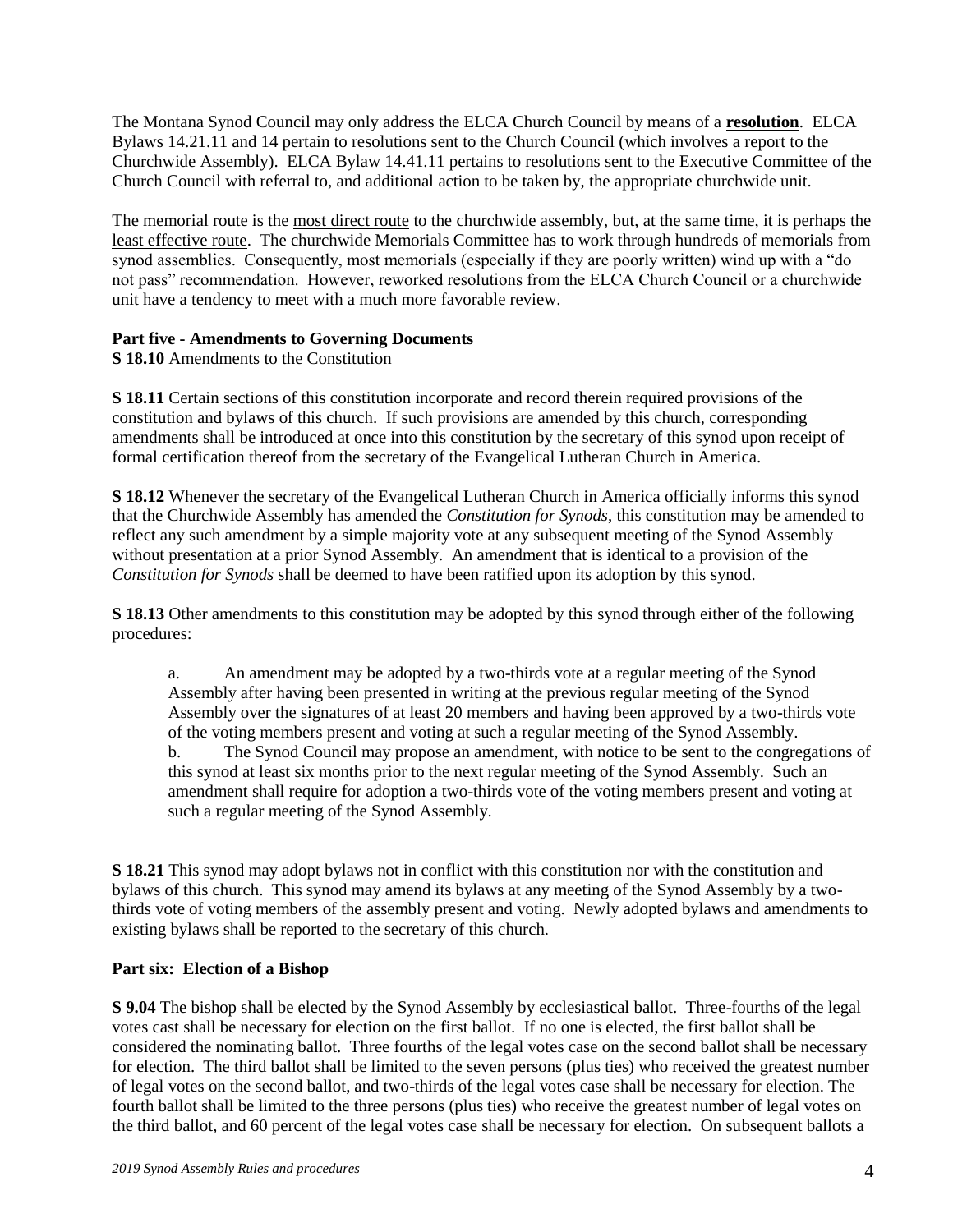majority of the legal votes case shall be necessary for election. These ballots shall be limited to the two persons (plus ties) who receive the greatest number of legal votes on the previous ballot.

# *Definition of Ecclesiastical Ballot—Adopted by ELCA Church Council in 1994*

"To define an "ecclesiastical ballot" for the election of a bishop in synods of the Evangelical Lutheran Church in America as an election process:

- 1. in which on the first ballot the name of any eligible individual may be submitted for nomination by a voting member of the assembly;
- 2. through which the possibility of election to office exists on any ballot by achievement of the required number of votes case by voting members of the assembly applicable to a particular ballot;
- 3. that precluded spoken floor nominations;
- 4. in which the first ballot is the nominating ballot if no election occurs on the first ballot;
- 5. in which the first ballot defines the total slate of nominees for possible election on a subsequent ballot, with no additional nominations permitted;
- 6. that does not preclude, after the reporting of the first ballot, the right of persons nominated to withdraw their names prior to the casting of the second ballot;
- 7. in which any name appearing on the second ballot may not be subsequently withdrawn;
- 8. that does not preclude an assembly's adoption of rules that permit, at a defined point in the election process and for a defined period of time, speeches to the assembly by nominees or their representatives and/or a question-and-answer forum in which the nominees or their representatives participate; and
- 9. in which the number of names that appear on any ballot subsequent to the second ballot shall be determined in accordance with the provisions of the governing documents (or, if the governing documents are silent, in accordance with the rules adopted by the assembly.)

## *Additional Rules and procedures for the Election of a Bishop*

- 1. Biographical information: Biographical information on the seven nominees (plus ties) who received the greatest number of votes on the second ballot, submitted on a form determined by the Synod Council, shall be distributed to voting members prior to the casting of the third ballot for bishop.
- 2. Disclosure form and background checks: **S 9.12 "**Background checks and screening shall be required and completed for persons nominated as synodical officers prior to their election, if possible, or as soon as practical after their election. The specific procedures and timing of background checks and screening shall by determined by the Synod Council." In addition, nominees will be required to fill out a disclosure form at the time of filling out the biographical information form.
- 3. Speeches by Nominees: Prior to the third ballot for bishop, the seven persons (plus ties) who received the greatest number of votes on the second ballot will be invited to address the assembly, with each speech limited to five minutes. If any such person is not present at the assembly, the individual may address the assembly telephonically or may designate an alternate to speak on her or his behalf. A timekeeper shall indicate to the speaker when 30 seconds remain of the allocate time and when the allocated time has elapsed. The sequence of the speeches shall be determined by lot.
- 4. Questions: Prior to the fourth ballot for bishop, the three persons (plus ties) who received the greatest number of votes on the third ballot will be invited to participate in a question-and-answer period. The period shall be moderated by the vice president. The questions shall be asking in rotating order of the nominees, and the same questions will be asked to each nominee. Each nominee shall have a maximum of 90 seconds to respond to each question. A timekeeper shall indicate to the speaker when 30 seconds of the allotted time and when the allotted time has ended. The Bishop's Election